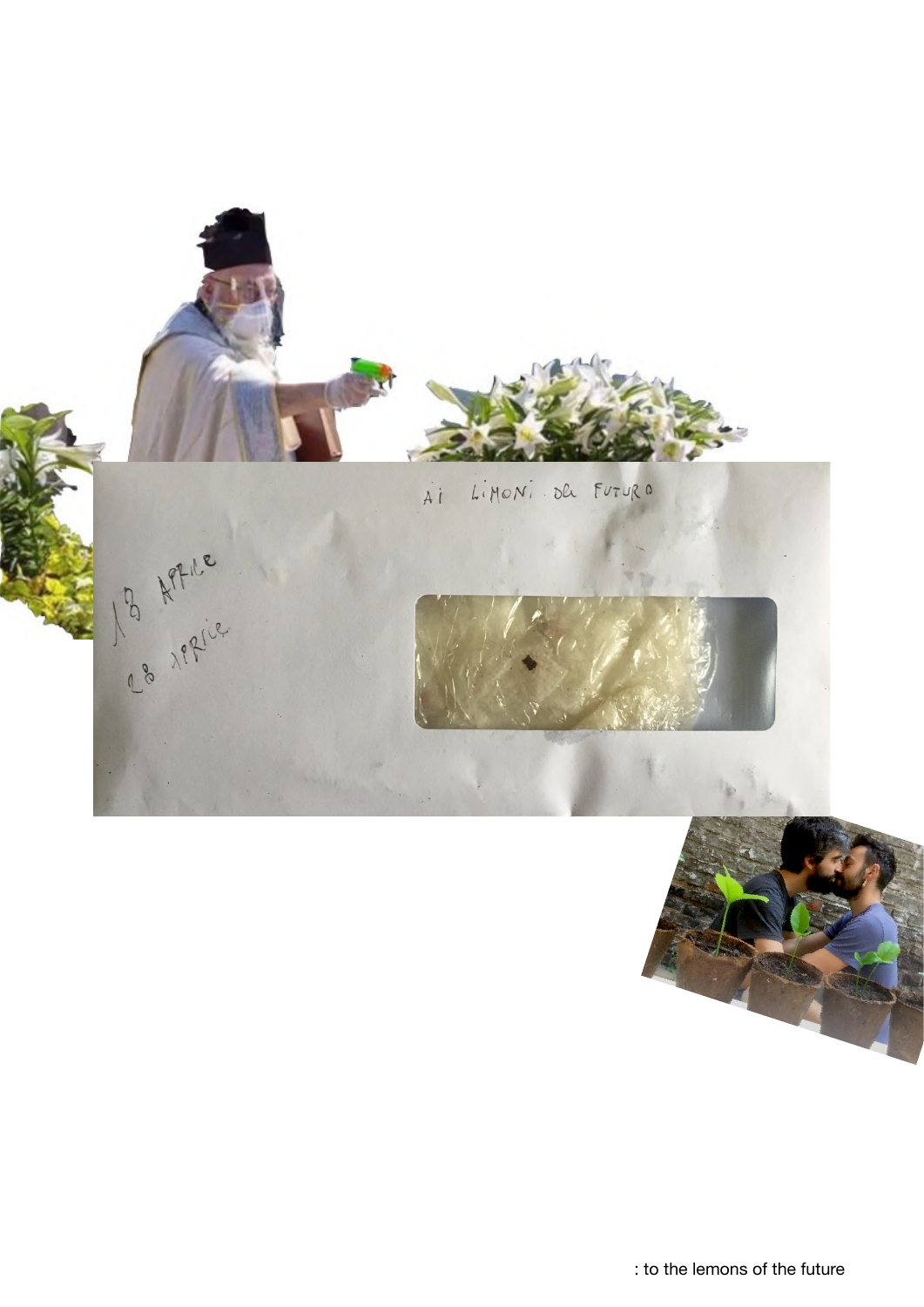HELLO, YOU WHO FIND THIS ENVELOPE, YOU ARE RESPONSIBLE FOR IT.

GROW THE FUTURES THAT IT CONTAINS AND TO WHICH THE ENVELOPE AND ITS CONTENT ADDRESS TO.

CHOOSE A PROTECTED LOCATION BECOME A FAITHFUL GUARDIAN LEARN THE GESTURES, CARE AND ACTIONS THAT THESE FUTURES REQUIRE.

GIVE THEM LOVE, LET THEM DREAM LEARN FROM THEIR DREAMS.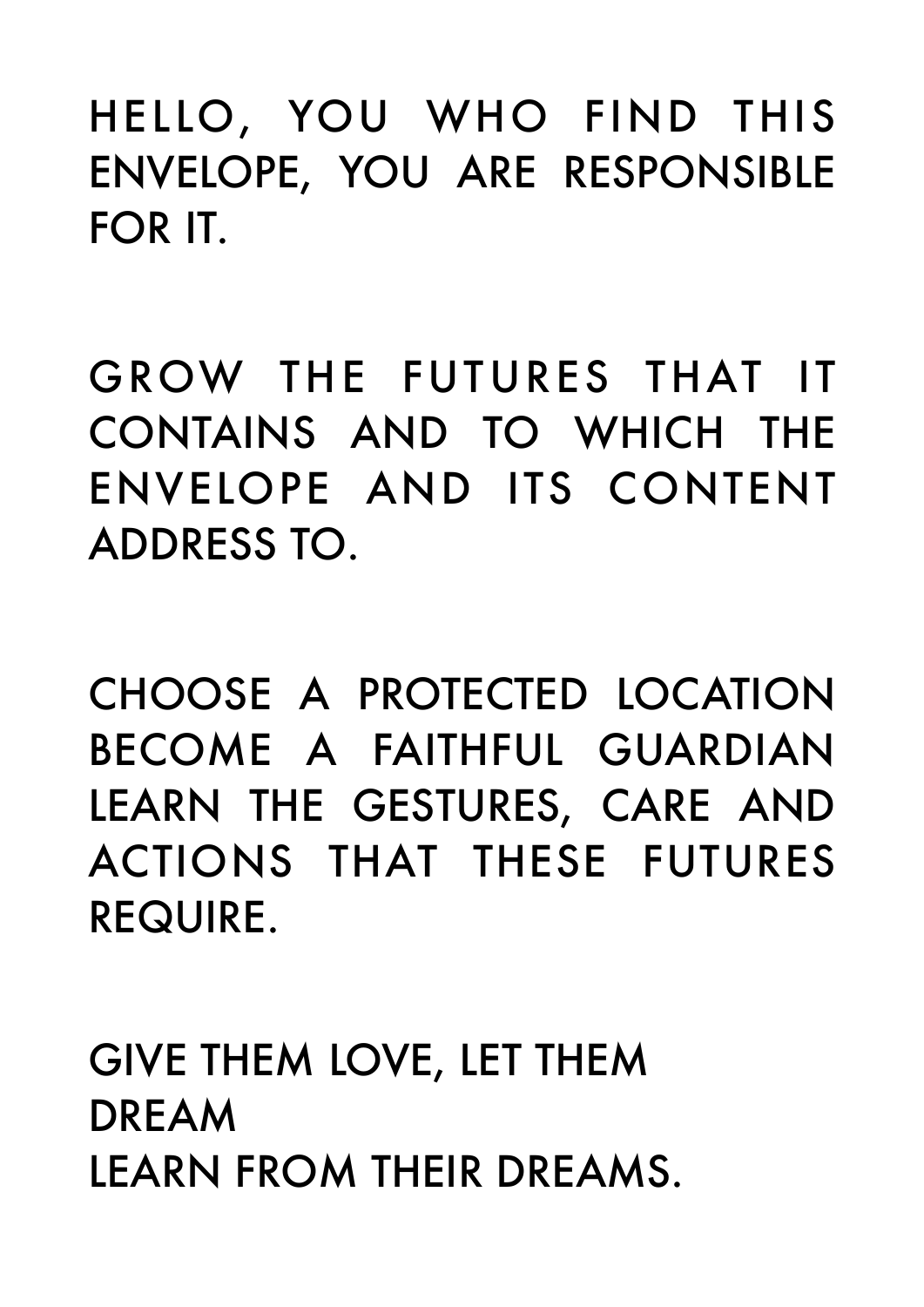*An easy technique for growing lemons, consist in leaving the seeds recovered directly from the lemon for one or two days soaking in water. After two days dry them and remove the thin skin that covers the seed. So undressed, lay them on absorbent paper, fold the paper and spray thoroughly with water. Close the packet of seeds and absorbent paper soaked in an insulating wrapper (for example, transparent food foil) and leave to rest for 10 days. After 10 days, gently open the wrappers and observe which seeds have started to push the roots out. They are ready to be transferred to the earth.* 

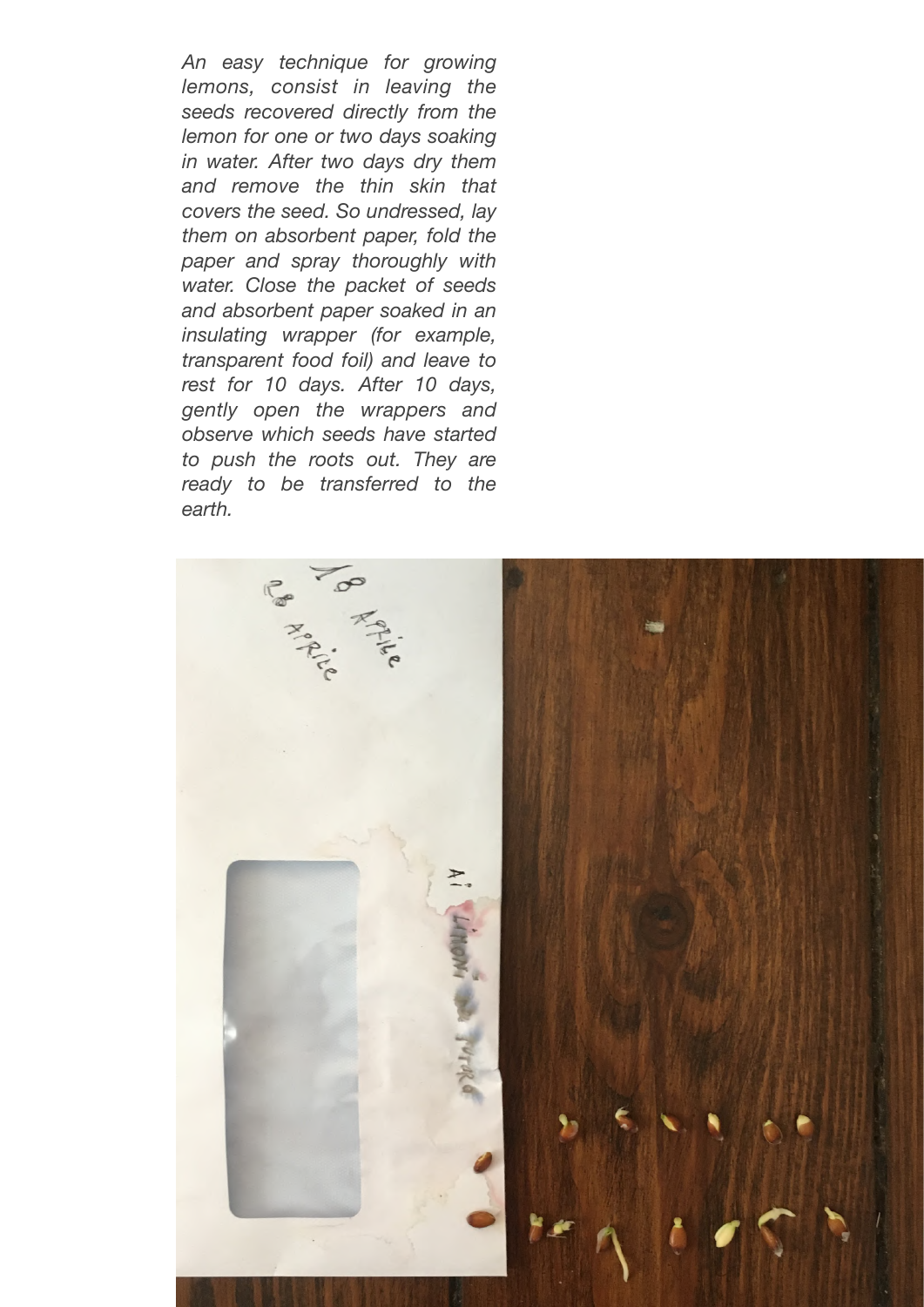











## **Biography of the Garden**

In Belgium, Brussels, during the whole lockdown, we could still walk in the parks. We could run but could not stop, no matter the distance, even when in total solitude, stopping was not an option."il faut bouger" (you have to move) the policeman told me "mais je suis tout seul a part vous" (but I'm alone apart from you) I answered, "il faut bouger n'est pas possible de rester dans un meme point. restez pas. ne resistez pas" (you have to move it is not allowed to stay in a same point. do not stay. do not resist). From one day to the next meeting in the street greeting each other by shaking hands or kissing has become dangerous, and we have learned conscientiously to be afraid of it. After all this time being suppressed in our private spaces, without contact, our bodies are in the state of confusion and fear.

With the gradual de-confinement, while being confronted with new regulations and restrictions imposed on bodies and movements, we neglected the potential of big collective hug, that moment of joy, of holding tight and letting yourself be moved by the friction of the bodies. We have almost forgotten to have waited for it. Now we can get out and move more or less freely in the streets. Our bodies can rejoice, circulate, repopulate the public space. However our trajectories are limited, more than ever, controlled by the government and by economic choices, they prioritize mostly economic exchange. In some ways we are in a very delicate phase, in which much has been taken away from us, even if we are aware our bodies and economies are fragile and now we are easily manipulated to let go 'willingly' of our values and desires. Social Distance is acting how the name says, drastically reducing the opportunities for friction between social groups and reinforcing the separation between groups. And now more than ever the question is "which community are we supporting?" and "who/what does this community support?". In this absence of physical proximity and intimacy, contra-symbolic micro-political actions are necessary, ones that emerge naturally, learning from the virus (more then fighting it), questioning the Social ways that bring us close to each others or far away and how they are deeply iterating and responsible of the relationship we have with our planet.

It wasn't born as an "artistic project". It is, indeed, what manifested trough an encounter of research, reading (Vinciane Despret, Donna Haraway, Andrenne Maree Brown, Davi Kopenawa, Paul B. Preciado and others), writing and thinking through the manipulation of different materials.

All done without a specific frame, in the midst of the pandemic confusion. Then the small space of my room, the framing of conditions, and the specific political circumstances lead to this form. I somehow tried to follow this intuitive approach and let the story emerge.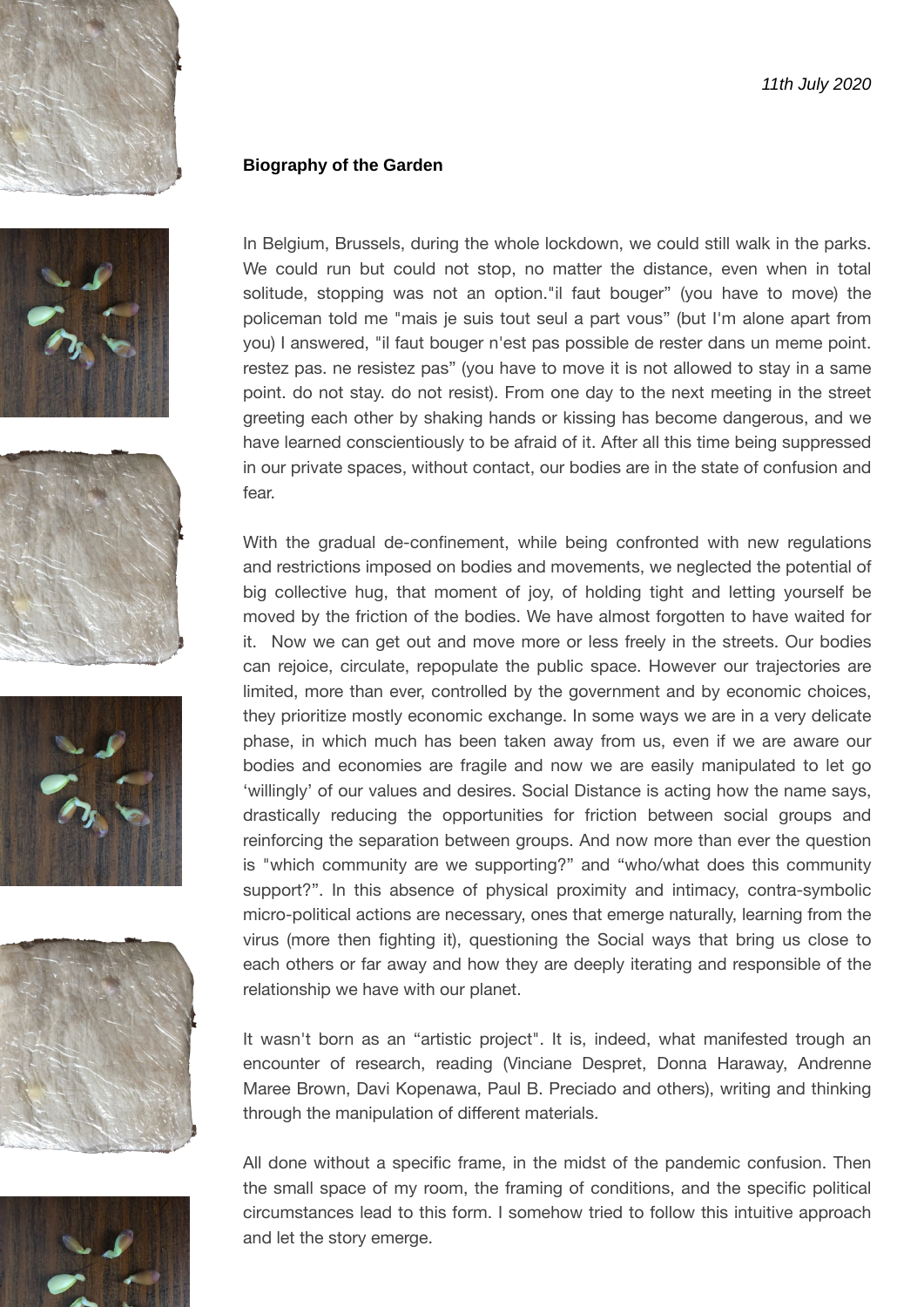During the confinement, since the measures provided by the governments and institutions - fortunately or unfortunately - cut my existence out - as the once of many! - , I looked for alternative ways of sustaining myself. Growing friendships and mutual support relationships has been the natural response to this abandonment. My main concern was how to provide food to myself. Not knowing how long it would have last but knowing that already I didn't have economic possibility to sustain it, looking at the lack of interest of governs, much more busy to invest in control than in care, worried to



find the way to make restart the same economy (+exclusion and control), I instinctively started to plant seeds of whatever I was eating. I've decided to collaborate with plants in order to sustain each other existence. My state of mind and my desire brought me to build a special symbiosis with lemons. I developed a technique to extract and prepare lemon seeds, to store them in envelopes for the process of first sprouting, make them ready to be planted. I wrote on the envelope the date on which to open the envelope on which the seeds would be ready to be planted and I've addressed the envelope: "ai limoni del futuro" ( to the lemons of the future).



I was invited by Sara Leghissa to take part in UNTOUCHABLE version of [Nobody's Business](http://www.casastrasse.org/ricerca/nobodys-business/)). We have known each other for many years and in summer 2019 I edited a small edition of the project in Teresina in Brazil. In June 2020 Sonia Sobral, a brazilian curator was waiting for me at the Centro Cultural São Paulo for an extended version of Nobody's Business, that included several weeks of residency and research to generate alliances in the performance art field in Sao Paulo with the specific focus on "bodies in the public space". This version in Sao Paulo never happened, but on the other hand Sara invited me to

participate to the edition she was organizing anyway with Triennale Milano in May. Following the outbreak of the pandemic, this new UNTOUCHABLE version of the project was developed with great attention limiting the virtual meeting spaces as much as possible and leaving an open space for practices shared in time but happening out of the virtual space in the physical spaces that each one was inhabiting. In a virtual meetings I shared the simple ritual of sowing lemon seeds, sealing them into an envelope and addressing the envelope "to the lemons of the future" - the magic words that accompany the ritual. In the invitation I specified the pseudo-scientific description

*\** LIMONARE *<sup>=</sup> activity which symbolizes teenage approach to the unknown otherness, specifically present between 12 to 19 year olds, then it gets vintage for a while only to come back later and stay forever and evergreen. It consists of a significant exchange of saliva and other entities (bacteria, chewing-gum, pieces of food trapped between the teeth, smells, viruses…) that happens through the extreme proximity of the mouths, the adhesion thereof (sometimes very hard to un-glue), the sliding of lips, twisting, oozing slipping, caressing (and other remarkable maneuvers…) of the tongue. Some scientist of the field suggest it is an accelerator of language learning processes.*

of the verb LIMONARE - a slang used by Italian teenagers when referring to a long lasting kiss. Blocked in our apartments, somehow we felt we were cultivating future kisses.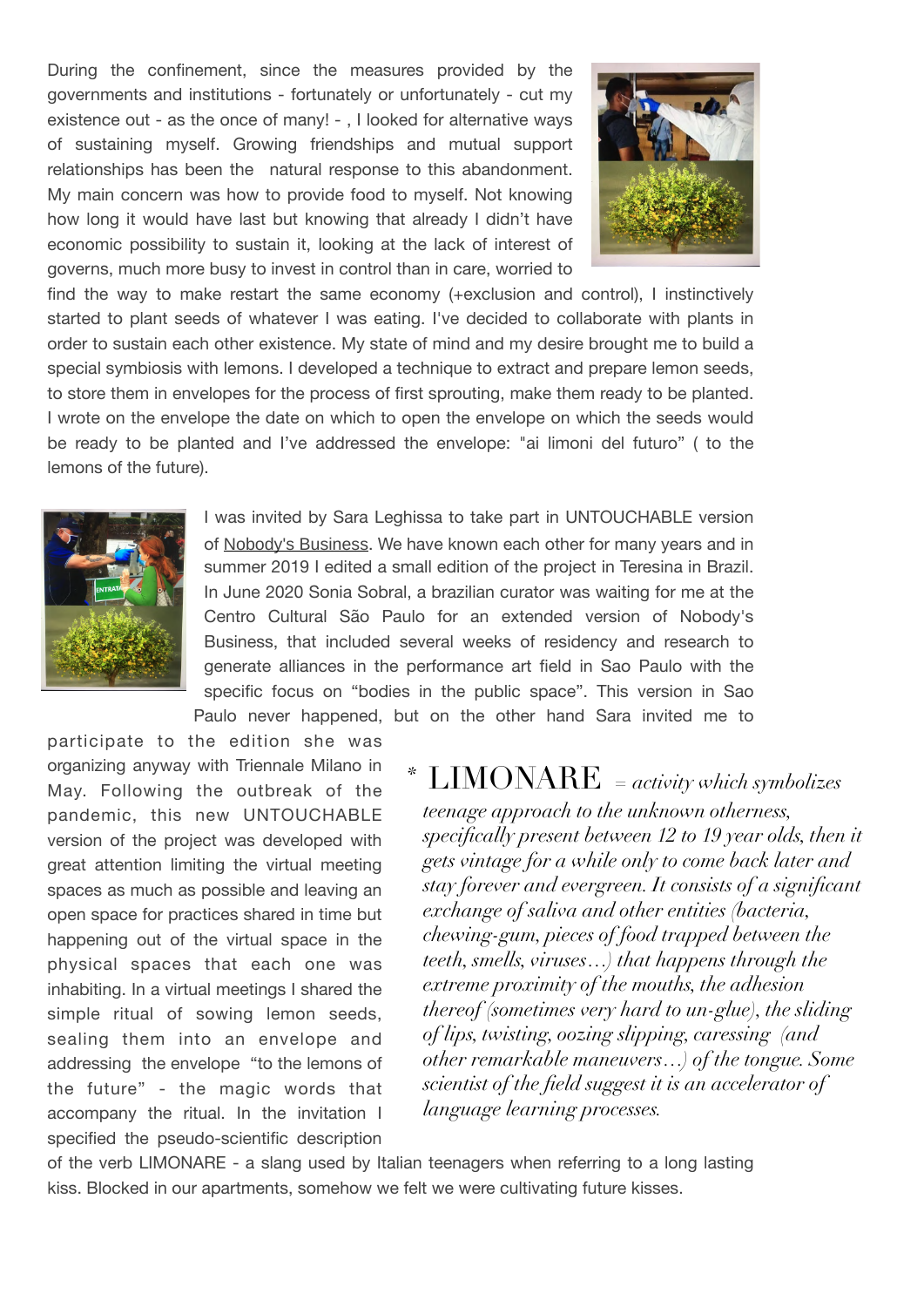

One of the participants asked if the seeds could be shipped to her friend. "I think so" I replied, "I sent them to myself, but if there is a person you want to address them for, why not. It is a way of sharing organic and imaginative material from a distance!". I delivered in Brussels a birthday-package with a lemon and instructions. The first "techno bio Limone" package was born. The idea of sending seeds, of cultivating the desire to LEMON with someone from a distance, has fascinated others.

A friend on Facebook was looking for a cat to adopt, so I replied "Moi, J'offre des citrons à adopter". "Oui? Keep talking …" she wrote me. So I found myself telling the story of these lemons, that is, of the collaboration that has cultivated itself in recent months, which is open to other collaborations and co-authorships. In the comments below three people immediately asked me to adopt a lemon. I began to share the practice with the ones who commented on my post, as well as close and distant friends, all seem to be eager to come closer, perhaps closer than before, all eager to LEMON. (kisses sprouted)

I started to gather related and inspirational material, but also proposals for adoption methods, thinking of the ways to write this future lemon garden collectively (the exchange of plants, cuttings, and planting, sharing a sprout to come closer or to generate intimacy from a distance).

I proposed that instead of exchanging the lemon plant for cash, we could have exchanged it for a Limone (kiss). And I imagined through that another garden tangential but not coincident to the one of the lemon plants - was sprouting and spreading in our mouths oral flora, reimagining the bodies them selves as gardens that hosts entities.

I kept on going to avoid shops, restaurants, bars and other economic activities that were now licensing encounters, while I kept going to make encounters through this garden.

As the plants (limoni) were spreading, so the future kisses (limoni) started to sprout.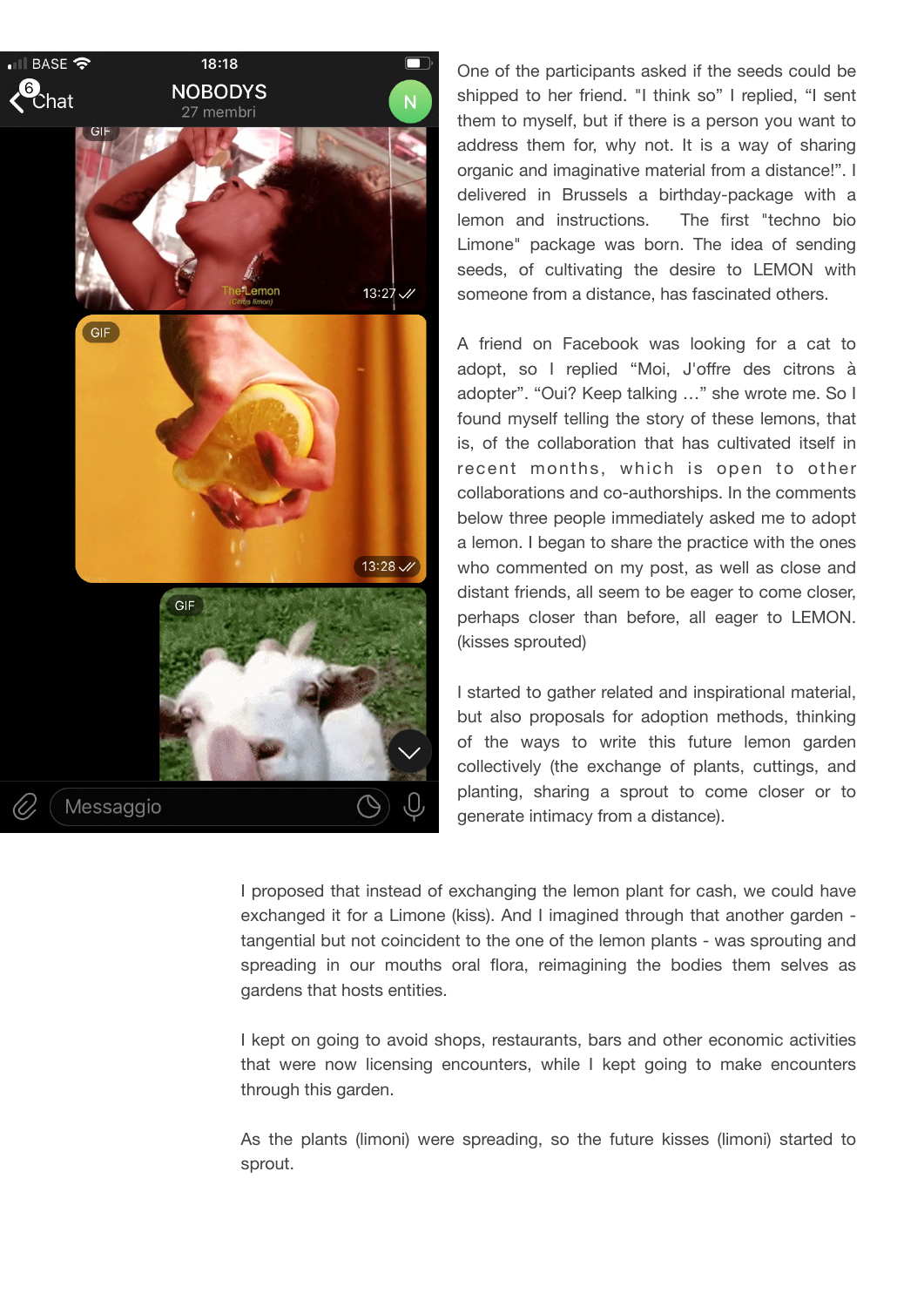From all this, a web page emerged. There I tell the story, and I invite others to collaborate. It's a draft, a bud, which needs attention and treatment. It grows and expands with every new encounter, generating unexpected paths. While constructing it I am thinking of a process of stimulating our vegetative imagination. It is the beginning of the road, which privileges intimate and consensual exchange relationships, the gift, re-appropriation of contact, interspecies cooperation and collaboration, and a co-authorial and interspecies writing practice that develops in different mediums (virtual, postal, physical…)

I could say much more, but maybe mostly I would like to give some inputs to then leave the space for a further conversation with you, if you would like. I'll conclude by linking you the webpage of the project I would like to share with you.

## **<https://teodebla.wixsite.com/matteodeblasio/limoni>**

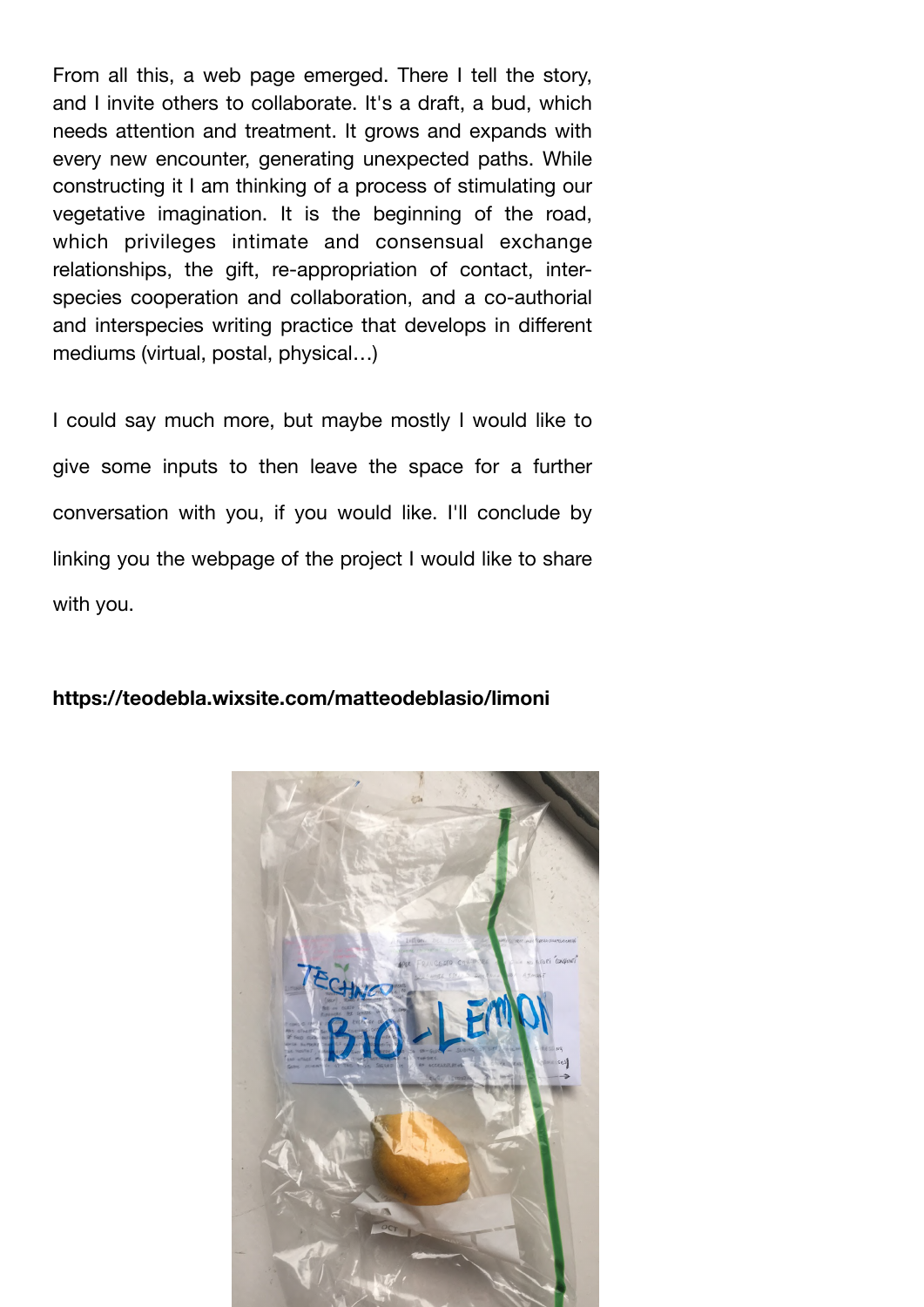**Matteo De Blasio** is an Italian Brussels-based artist and autonomous researcher. While graduating in Philosophy at Università Statale di Milano, he developed a strong theater background based on the acting approaches of Jerzy Growtoski and The Living Theater (Judith Malina) while studying at Quelli di Grock school of theater, circus and dance in Milano. For consecutive five years, he worked as an actor in the renown Teatro Franco Parenti.

While attending various workshops and master classes he developed a growing training and started to collaborate with artists from the dance and the performing art fields. He collaborated among others with Compagnia Quelli di Grock, Compagnia Enzo Cosimi, DOM-Loenardo De Logu, STRASSE, Rodriguez/Goldberg, Thiago Antunes, Dora Garcia, Marcela Levi & Lucia Russo/ Improvàvel Producoes, Marcelo Evelin/Demolition Incorporada.

Starting by questioning the semantic of the space in which the body performs, his interest has shifted to performance art. With the support of MovinUp (MiBACT) he attended ISAC-Master program in choreography and visual art, directed by Daniel Blanga-Gubbay and he developed a research interconnecting/interrelating narrative and performativity, staging words, objects, presence and absence of the human body. The act of instant writing took an important part in his research, continuously interested in overcoming the tension between fiction and reality. Being interested in the sensual real place where existent borders (sexual, political, living/non living) can be faced and challenged, he wishes to allow a space where identities and stories collapse and emerge. His experimentations give rise to a work built around the moment of the encounter, as trespass, questioning the borders between author, performer, object and the audience.

*"Moving from the semantic of the space perceived through the body to body-geography researches, I find in the zone of eros, pleasure and desire an alive knot of friction between normativity and the multiplicity of existence. I wish to share and inhabit this space in a decolonial*  and queer perspective, aiming to imagine forms of lives that will move across the end of *capitalism"*